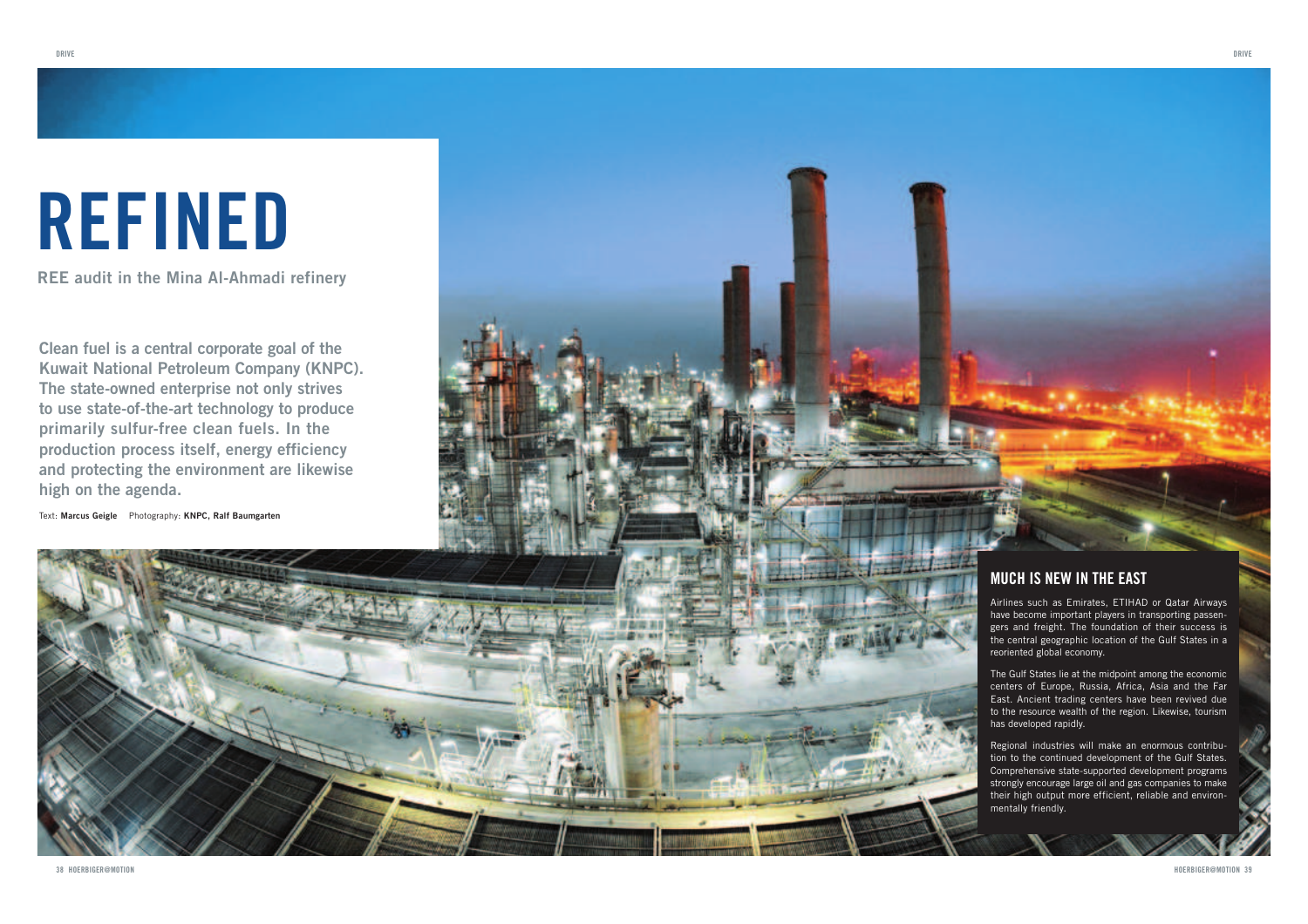ts roots reaching back to 1949, the Mina Al-Ahmadi refin-<br>ery uses 40 reciprocating compressors in its production<br>process. In the next few years they will be upgraded with<br>respect to energy efficiency and environmental com efficiency targets, the operators of the KNPC refineries Mina Abdulla, Mina Al-Ahmadi and Shuaiba have called on external consultants, particularly when special expertise is needed.

**1**

**2**

**3**

KNPC relies on HOERBIGER's consulting expertise. A proprietary audit developed for these customer requirements will also help KNPC conserve energy while meeting ambitious emissions goals.

HOERBIGER is a dedicated innovation and technology leader in the field of reciprocating compressors. The Group continuously invests in basic research in order to understand the flow conditions inside the cylinders and at the valves, and this knowledge is applied to the development of increasingly efficient valves and controls. A further research area includes rings and packings to improve bearing assemblies and seals for piston rods.

HOERBIGER has applied this expertise, developed over decades, to the REE audit. At the customer's site, the audit team reviews whether and at what cost a compressor can be optimized with respect to reliability, efficiency and environmental soundness, in short REE. At the conclusion of the REE audit, HOERBIGER provides the customer with concrete suggestions for improvements. HOERBIGER and the customer then work out an implementation plan together.

This new service attracted great interest at KNPC. At the end of February 2013, the HOERBIGER REE team went to work in the Mina Al-Ahmadi refinery with a detailed analysis of each individual compressor, resulting in numerous ideas for improvement. The theoretical potential was then compared to the HOERBIGER database. Thus, the REE team could find a benchmark for each of the 40 reciprocating compressors in the Mina Al-Ahmadi refinery.

After initially spending four days on site, the REE team paid a subsequent visit a month later to present the audit results to the Maintenance Manager Tareq Y. Al-Saifan at KNPC's MAA refinery.

#### PERSPECTIVE MAINTENANCE AND PROCESS MANAGEMENT

The experienced maintenance team led by Tareq Y. Al-Saifan was impressed. "We thought we knew everything about our compressors and how to employ them optimally. HOERBIGER's REE team impressively demonstrated how much more knowledge could be extracted from the operating data and inspection of every single machine. There was a lot to be





#### " NOW WE HAVE 40 DETAILED ANALYSES INDICATING NUMEROUS IDEAS FOR SUSTAINARLE IMPROVEMENTS "

**4**

**Tareq Y. Al-Saifan**

**5**



**Maintenance Manager Tareq Y. Al-Saifan at KNPC's MAA refinery relies on HOERBIGER's consulting expertise.**



- **1 The skyline of Kuwait City is reflective of the mood of change in the entire region.**
- **2 One-on-one consultation takes place on-site at the compressor.**
- **3 Improvement potential for environmental compatibility the change management process that was initiated will minimize the burn-off of leakage gas.**
- **4 KNPC's Maintenance team implements the suggestions from the audit as part of scheduled service work.**
- **5 REE audit creates transparency even in complex environments, always bearing the plant as a whole in mind.**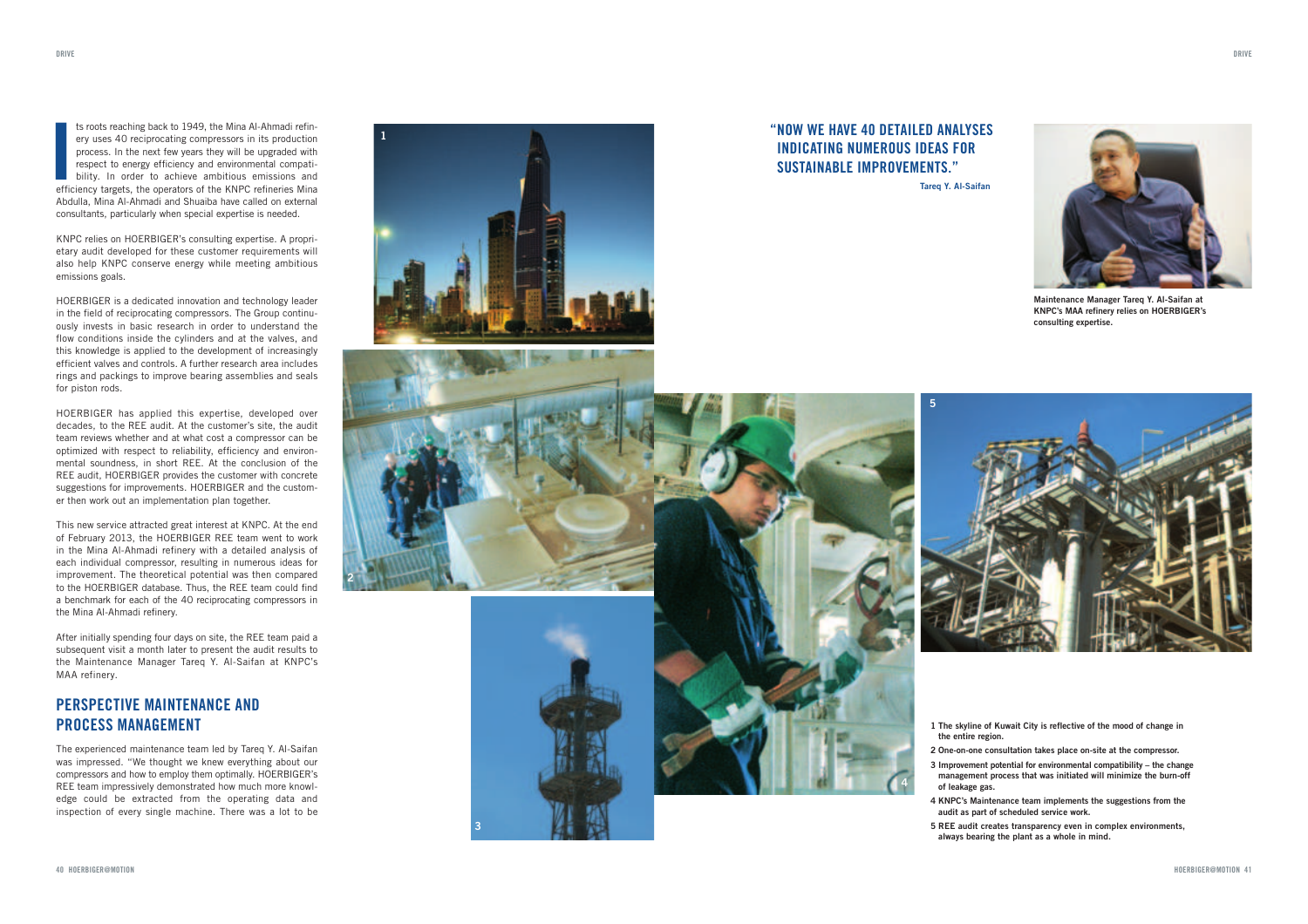gained by including the requirements of process management in the audit." The result is impressive: "Now we have 40 detailed analyses indicating numerous ideas for sustainable improvements," Tareq Y. Al-Saifan states.

#### REE IMPROVEMENTS MUST SUPPORT COMMERCIAL GOALS

KNPC managers themselves must determine the time lines for possible improvements. They can improve the system precisely at those points where the potential identified in the REE audit provides the greatest benefit.

For Tareq Y. Al-Saifan, the customer's freedom to interpret the results and apply the best-possible measure is equated with a high level of objectivity. "We need competent and innovative advisors who take into account the welfare of the entire plant. The HOERBIGER team showed us more about the compressors's performance and their capabilities during different operating states than all previous compressor experts who advised KNPC."

#### A CONTRIBUTION TO THE GREATER WHOLE

 By upgrading the refineries, KNPC intends to achieve more beyond improving the existing systems. The state-run group was founded in 1961 with the mission to make continuous contributions to the country's progress. In the medium and long term, this primarily means producing petroleum products in an energy-efficient and environmentally responsible manner.

Broken down into the individual production and organizational areas in the three KNPC refineries, the modernization and upgrade of the refineries are part of a major corporate vision for the future. In it, concrete targets are defined for how efficient, reliable and environmentally acceptable diesel fuel and gasoline production must become. This is the yardstick.

"We are oriented toward global best-practice solutions. This is also true of the organization as a whole," explains Tareq Y. Al-Saifan. "Structured change is a challenge, but the result will definitely bring us forward."

Every new initiative must adhere to the management of change process (MOC) program. Prior to engaging HOERBIGER, it had already been questioned whether optimizing the compressors would contribute to the overall goals within the previously defined change processes. Already prior to this preliminary review, it was quickly apparent that the REE audit would help in a structured way to support the desired improvements to reliability, efficiency and environmental soundness.



#### OIL ISN'T FREE OF CHARGE

**2**

**1**

Why is energy efficiency especially important in a refinery? Some might think that this issue doesn't play a role for petroleum producers along the Gulf, since they have more than enough oil.

As a result of the planned change and networking with world markets, KNPC is subject to the same price pressures as any other refinery operator. "We have to pay world market prices for the energy we consume in the production of diesel fuel and desulfured gasoline," Tareq Y. Al-Saifan explains. Pure extraction of crude oil costs between two and four dollars. However, the selling price for crude oil extracted by the Kuwait Oil Company (KOPC) is at the current market price of about 110 dollars. "For us, that is incentive enough to produce as efficiently as possible."



- **1 The objective is to make compressors more reliable. The path: the REE audit.**
- **2 Efficient advice for KNPC's maintenance specialists ensures greater reliability and efficiency of the entire refinery.**
- **3 Up close improvements are most apparent directly at the compressor. Teamwork in action between HOERBIGER and KNPC staff forms the basis of trust.**

#### KUWAIT'S ROAD INTO THE FUTURE

After Saudi Arabia, the Emirate of Kuwait with its Burgan oil field has the second-largest oil deposit in the world. The three refineries in that country process over a million barrels of crude oil daily.

ects to make the country viable for the future. Kuwait<br>does not want to fall behind compared to its neigh-<br>bors, Dubai, the United Arab Emirates and Oman. A<br>modern infrastructure and a clean environment should<br>form the bas Falika off the coast of Kuwait in the Persian Gulf to

**Concept for the Madinat al-Hareer (City of Silk), Kuwait, showing the Business Centre with the Burj Mubarak al Kabir (Tower of a Thousand and One Arabian Nights).** Investments are also being made in housing. In recent years prices have risen dramatically. Space is in short supply. The government is therefore providing help with<br>extensive building projects. A symbol of this will be Madinat<br>al-Hareer, the "City of Silk," with housing for 700,000<br>people. In 2030, the new Kuwaiti landmark will be t